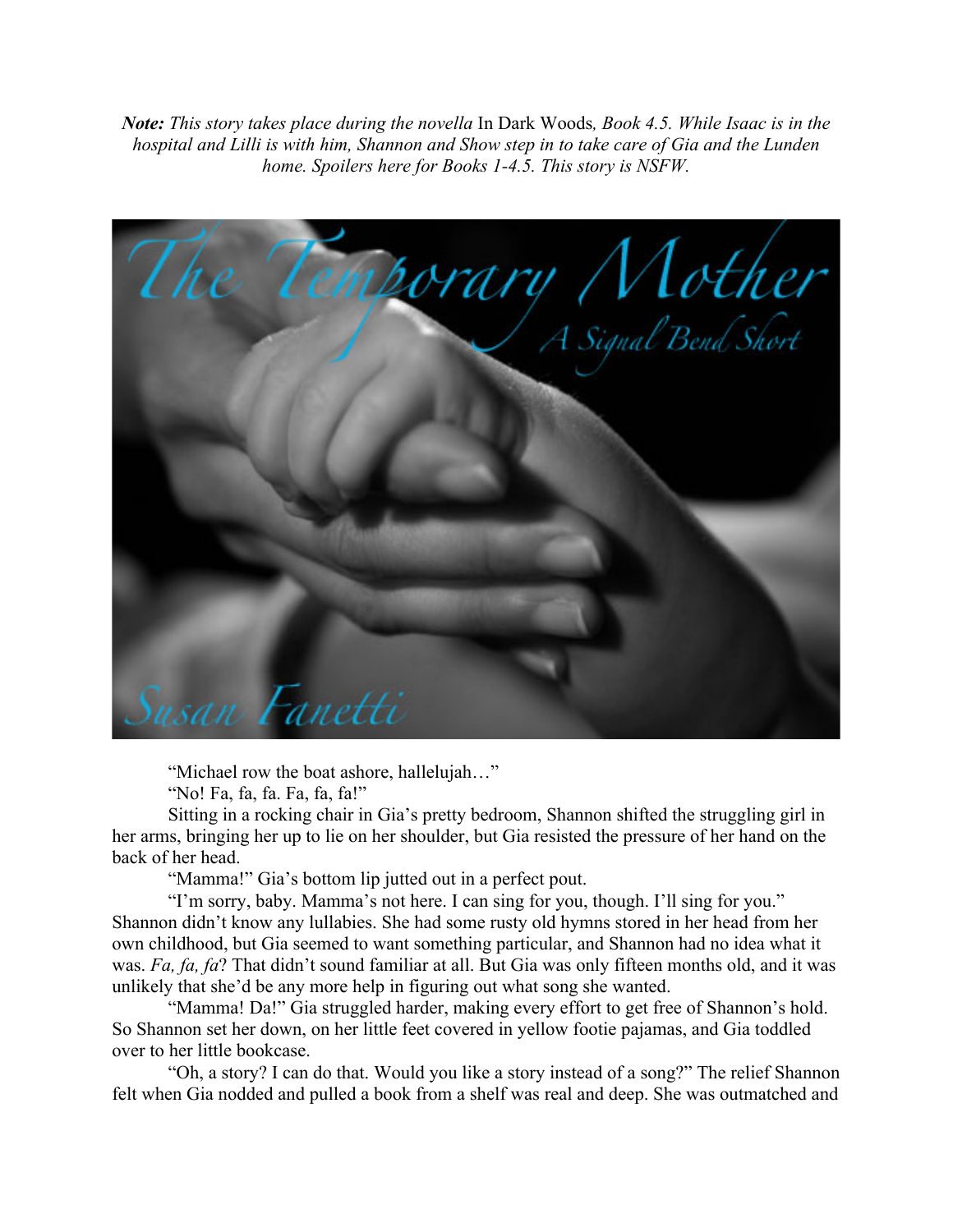overwhelmed. She did not know how to care for such a little girl. But there was no one else. Isaac was in a coma; Lilli was at his side. Show spent every free moment he had at the hospital with them. There was only her to take care of Gia. Her and Lori Mortensen, their regular sitter. But Lori had another job—as did Shannon. Between them, they had suddenly become Gia's primary caregivers. But while Lori had been babysitting Gia for a year, Shannon was at a complete loss.

And Shannon, in truth, was the one who'd been left really in charge. She and Show had moved into Isaac and Lilli's house, so that their animals—three horses and a cat—would be taken care of and so that Gia would have her own home, her own room, her own bed to sleep in every night. Actually, so far, only Shannon had moved in. Show seemed to have moved into the hospital, only stopping by the house for brief visits, to check in.

She'd been married to Show for two months. She'd only been willing even to *touch* a baby for a few months longer than that. She hadn't had a chance yet to get comfortable in her own new life, and now she was living Lilli's for her instead.

All that was too much to think about. Lilli was her friend—her best friend, in fact. The first best friend she'd ever really had. Lilli needed her, and so she was here, hoping against hope that she was up to the task of filling the enormous hole Lilli had left behind.

Could she be a mother to Gia? Was she *supposed* to try to be a mother to Gia?

The pretty little girl in question toddled over, holding up a brightly-colored paperback book that Shannon recognized from her own childhood. Gripping the book in one small, pudgy fist, Gia tried to climb back onto Shannon's lap. Shannon reached down and lifted her to sit with her back against her chest.

"I know this book. This is a very good book. My mommy read this one to me when I was little."

Gia looked over her shoulder, staring intently into Shannon's eyes. Then she turned back and opened the cover.

Shannon read, "Corduroy is a bear who once lived in the toy department of a big store…"

## $\sim 0$ 0 $\sim$

For more than an hour after she'd finally given up and laid the still-bright-eyed Gia in her crib, Shannon sat at the table in the Lilli's kitchen, dimly lit by only a light over the sink, drinking a cup of chamomile tea and listening to Gia try to sing herself to sleep. She had her back to the monitor that would show Gia, because watching Isaac and Lilli's little girl rocking herself had made her cry.

Maybe she should have just let her stay awake and up with her. But it was almost eleven at night, and Shannon felt sure that a toddler needed to be asleep well before that. They had been completely alone at night for more than a week now, and she'd been keeping Gia with her until she was full asleep. But they were both tired and irritable during the day. Neither was getting enough sleep.

Or was Gia's mood simply because she missed her mom and dad? Shannon had no idea, and Gia couldn't tell her.

But now, at least, Gia was fairly quiet, simply rocking back and forth, saying "fa, fa, fa" over and over, her voice slowly growing fainter.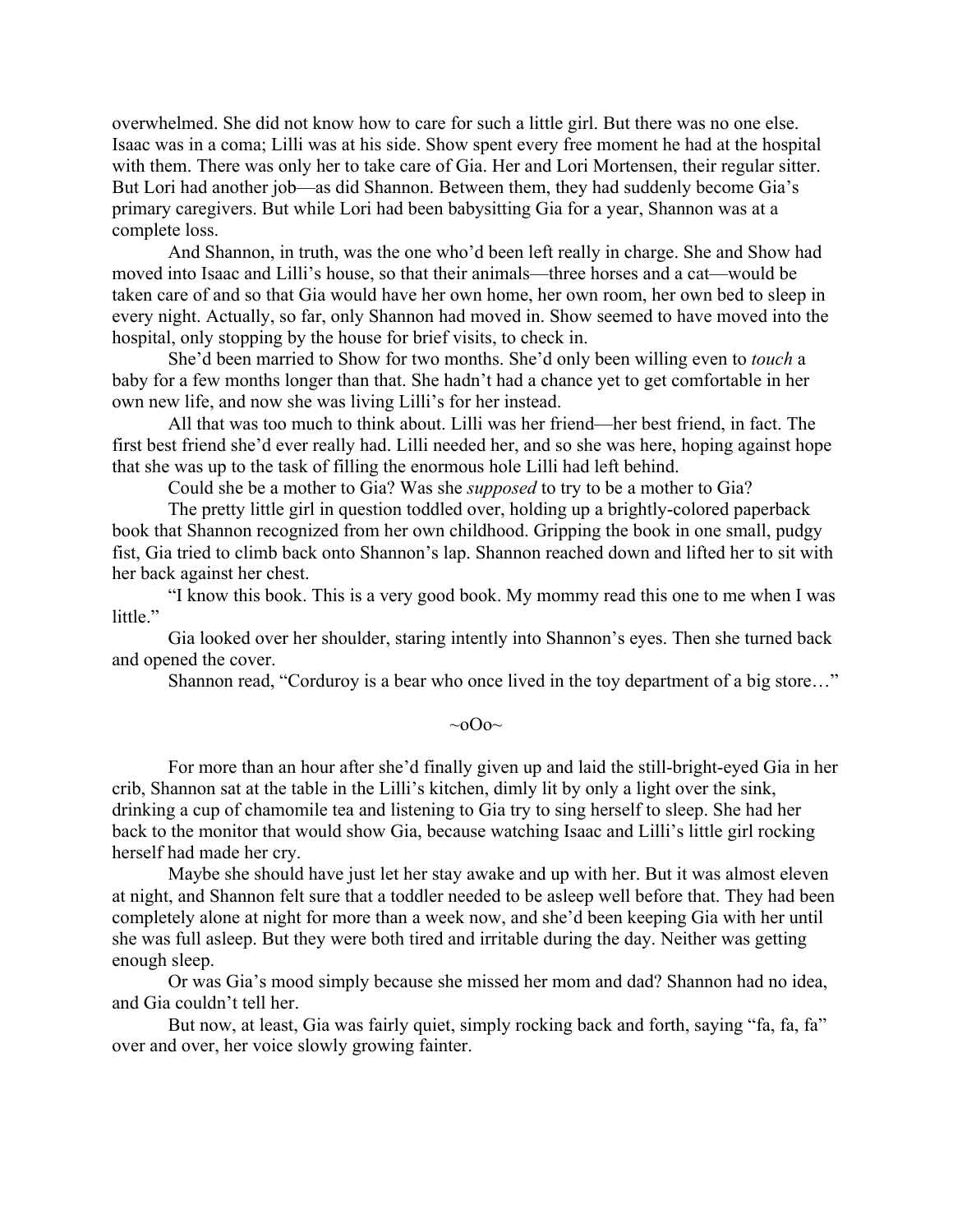Shannon heard the growl of a Harley. Show was back. Thank God. He'd called earlier to say that he was going to spend the night with her, but she hadn't allowed herself to believe it until now.

Gia heard, too. The fading syllable of song stopped, and a much perkier voice called out, "Da? Da! DA!"

Shannon sighed and looked over her shoulder at the monitor. Gia was standing in her crib, her little legs marching in place, now repeating a new syllable: "Da! Da! Dadadadada!"

Show came in the side door, and Shannon got up from the table and went to him. Neither said a word as they embraced, Show wrapping her up snugly in his arms and bending to tuck his head into the crook of her shoulder. Shannon rested her forehead on his kutte, and they took a quiet moment together—quiet but for Gia's steadily more emphatic cries for her father.

Still snug against Shannon's neck, Show chuckled softly. "She been going like that for a while?"

"I put her down an hour or so ago. She won't settle. I've been sitting down here trying to figure out whether it was wrong to leave her alone in her crib or if it would be wrong to let her stay up again. I guess she got used to staying up with me. I probably screwed that up." Shannon sighed her frustration. "She heard your bike, and I guess she thinks you're Isaac."

Show took her face in his giant hands, gently tipping her head so that she met his eyes. "Trust yourself, hon. If it feels like the right thing, it probably is. In her crib until she sleeps, or up with you until then, she'll be okay. You're not screwing her up."

Still cradled in his palms, Shannon shook her head. "I don't know how to trust myself about this. I have no idea what I'm doing. I'm okay during the day, because I watched Lilli with her enough to be able to kind of copy that. But I don't know how to help her sleep. It makes me sad to think she's lonely up there."

"You want me to take a stab?"

Near tears now, Shannon nodded. "I'm so glad you're here."

He kissed her forehead and let her go. "Okay, hon. Why don't you go on and get ready for bed. I'll see what I can do with the little diva."

She hesitated, and as he took his first step away from her, he noticed. "Somethin' wrong?"

"I uh…I've been sleeping on the couch. It feels strange to think about sleeping in their bed."

He laughed sadly and brushed the back of one finger over her cheek. "I think we'll be here a while, hon. Isaac hasn't woken up yet, and I don't see Lilli leaving that hospital while there's any chance something could happen. We need to help them out, so we should make ourselves as comfortable as we can here. Fresh sheets, and it'll be fine."

"We? Will you be here, too?"

"Yeah. I'll spend the nights, anyway. Lilli wants me away at night. I can bring her fresh news about Gia when I go in the day."

Gia chose that moment to shift from yelling for her father to just screaming outright. She wasn't a baby who cried much. Instead, she got angry and bellowed. Show glanced at the monitor and laughed again, this time with less sadness. "Okay. You go on to bed. I'll see if I can't get her royal highness to sleep."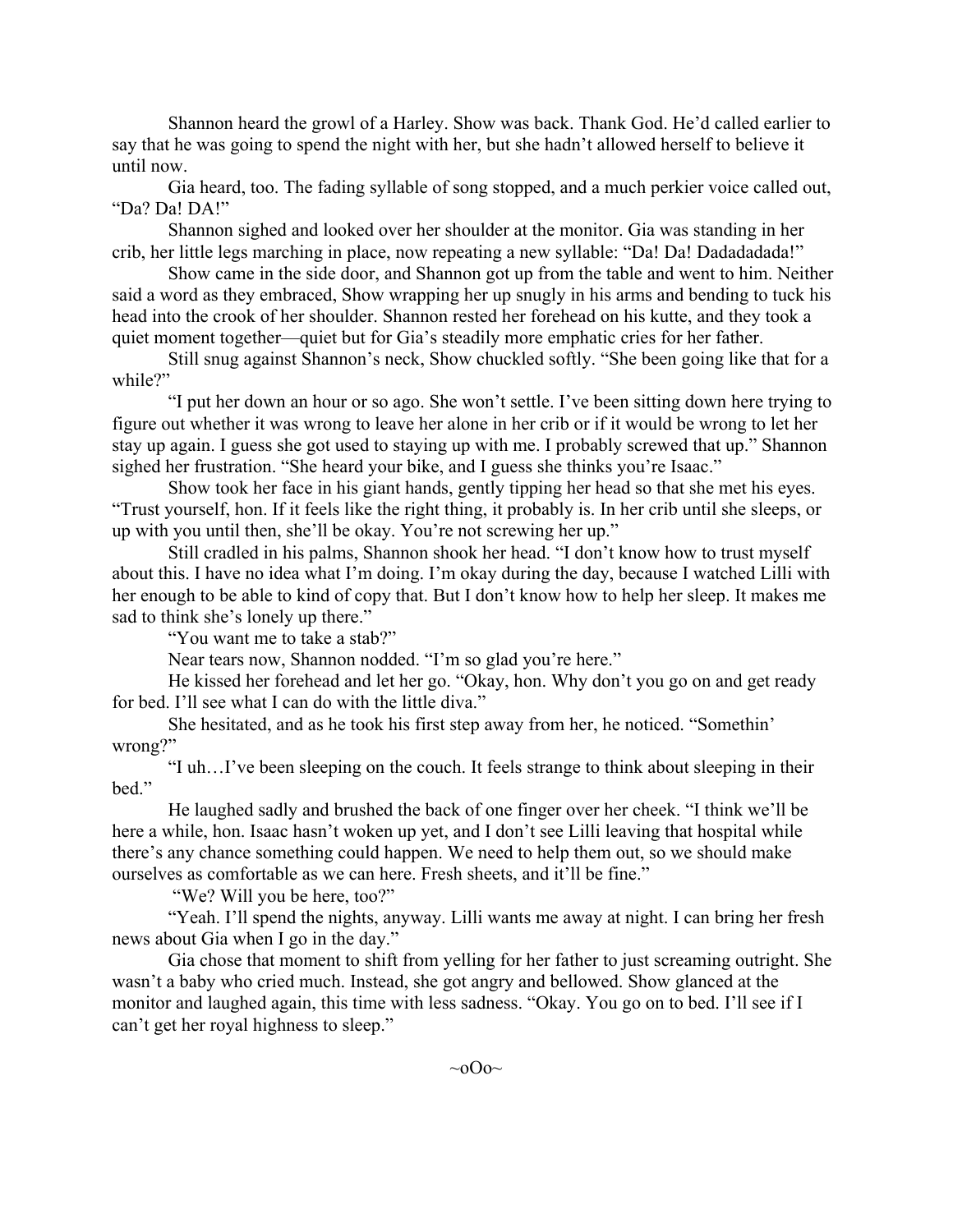Shannon did as Show had asked, taking a couple of minutes to tidy the kitchen first. When she got back to Isaac and Lilli's bedroom, she paused in the middle of the room, still feeling out of place, like an intruder in their most personal space.

She'd put fresh sheets on the bed the first night, but she hadn't been able to get into it. This bed was absolutely their most personal space. But now Show was here, and he was going to stay the night with her, and there was nowhere else in this house for them to be together. So Shannon opened her little overnight bag and pulled out a filmy, emerald green nightgown. She'd packed it for no discernible reason, but now she was glad she had. Every day before work, Shannon went back to their own house to get dressed. She hadn't wanted to bring her whole wardrobe here. But now it was looking like this move was more long-term than any of them wanted. For now, at least, Shannon would be the woman of this house.

Her sense of dislocation was profound. Not yet completely settled in her own home, in her own role as Show's old lady, still making that space into a home they both could nest in, now here, standing in for another woman, in another house, with a child who was not hers.

There was nowhere else she'd be. Lilli needed her. Show needed her. Isaac—God, Isaac. They all needed Isaac to wake up and be well. But would he ever be well again?

Beset by all those thoughts, Shannon dressed in her nightgown, brushed her hair out, and slid under the covers in Lilli and Isaac's bed. Their room was interesting, nothing like the room she was making for her and Show. The room she was making was done in light hues, crème, soft grey, and chalky blue. She was still on the lookout for a few pieces, but they had her big brass bed, and her antique vanity (with a new mirror), and a nice, big highboy for Show, the only piece so far in a dark wood. She'd been combing shops in Signal Bend and in Springfield, looking for pieces that would bring that dark piece into the overall theme of the room.

Except for Gia's room, done beautifully in yellow, white, and grey, Isaac and Lilli didn't seem to prefer a softer palette. The furniture throughout the house was heavy and dark. Their bed was no different. The wood was a deep red, maybe mahogany, the posts and frame substantial. All the furniture was similar, though not exactly perfectly matching. It complemented nicely, though. The color scheme was dark, too—black bedding, black drapes, the walls simply white, or maybe eggshell. There didn't seem to be much apparent interest in a "scheme" at all.

That wasn't the case throughout the house—or, actually, it was. Everything looked pretty good together, but in a sort of accidental way. It all complemented without seeming planned. And the colors were dark and bold. What Shannon thought of as "masculine."

It had given her cause to wonder whether the more muted tones that she was doing in the house she shared with Show actually had as much Show in the décor as she'd intended. Her own taste ran to the light and clean. When she decorated for herself, she tended strongly to winter white and pearl grey, with scant touches of color. But after having witnessed the avalanche of desperate country cutsie with which Show's first wife had decorated his house, and the way he'd been virtually erased from it, she'd very much wanted him to be involved in the redecorating. However, he was not much interested in paint and fabric, and getting him to express an opinion regarding color or style had been a steady slog uphill.

God, she hoped that she wasn't making him another home that didn't include him.

Sitting in Isaac and Lilli's dark bed, stewing about homes and hominess, Shannon heard Show's low, deep voice, not quite singing, but his tone canted upward like a croon.

*Come on, little diva. You need your beauty sleep. Close your eyes for Uncle Show. Unca…Unca…*

*That's right. Shhh.*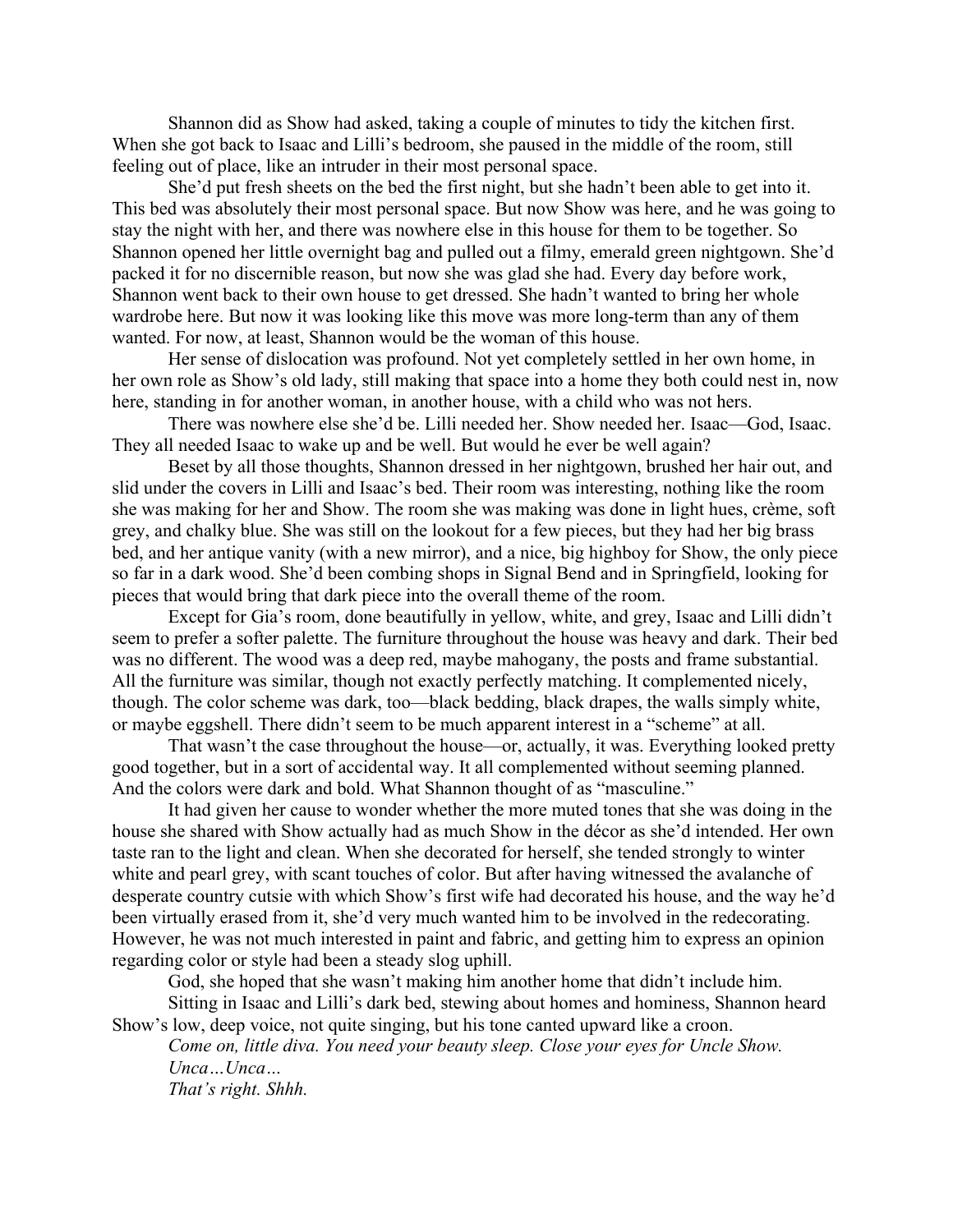*Fa, fa, fa. I don't know the words to that one. Sorry, G. That's your mamma's song. Mamma?*

*Just me, I'm afraid. How about this. I know this one. But you can't laugh. Uncle Show's not a singer. Remember that.*

Show started to hum, and Shannon turned so that she could see the monitor on Lilli's dresser. He was sitting in the big rocker, Gia snug in his arms, tucked to his chest. The fingers of one small hand clutched his beard; her other hand, curled into a fist, rested on her mouth. Shannon could see that they were staring into each other's eyes, and Show was smiling just a little.

Their life had been mostly quiet since she'd met him, but now, in just the past couple of weeks, it had become chaos. It had been not much more than a week since he'd been drowning in fresh sorrow over the loss of his daughter, Daisy—grief brought back to the fore of his life by the actors who'd been in town. Before he'd had a chance to regain his equanimity from that, Isaac had been shot. Now Show's best friend was comatose, maybe a vegetable, maybe dying, probably paralyzed.

Watching him now, holding his goddaughter and rocking her to sleep, was the first time Shannon had seen her husband seem calm in weeks.

She had never heard Show sing, not even in the shower. Now, though, as she watched the peaceful scene in the monitor, she heard the first, quiet notes of a pleasant baritone. Not a practiced voice, but a tuneful one. With little more than a throaty murmur, he sang a song that Shannon knew. Bruce Springsteen. She hadn't known Show knew any Springsteen. Usually, he was a country boy through and through, preferring stuff like Clint Black and George Strait. Shannon wasn't a big fan of country music as a whole, so they didn't listen to music much together.

To this song, though, Show knew all the words. *And when this dirty world has been cold to you, I got two strong arms waitin' to hold you.*

As he sang those words to Gia's relaxing little form, Shannon understood that he was singing so much more than a lullaby. He was singing a promise. One he hadn't been able to keep to Daisy. Tears filled her eyes again, but the tears this time were not formed of fear or uncertainty. They were love.

They would be okay. She could be a temporary mother, holding Lilli's place for her, keeping her spot in her daughter's life, and in her home, warm and safe while she focused on bringing Isaac back. Gia needed her mother and her father. So, for now, she needed the stand-in versions. She needed Shannon and Show.

And, Shannon thought, they needed her, too.

 $\sim 0$ 0 $\sim$ 

She was still sitting up in bed when Show, finally successful at easing Gia into sleep, came down the hallway and leaned against the doorframe. He looked tired—exhausted, really but he still wore that small smile.

"Hey, hon."

"Hi. Thanks for that."

"No problem. I love that little miss." He came into the room and toed his boots off. "You look good. I like that one."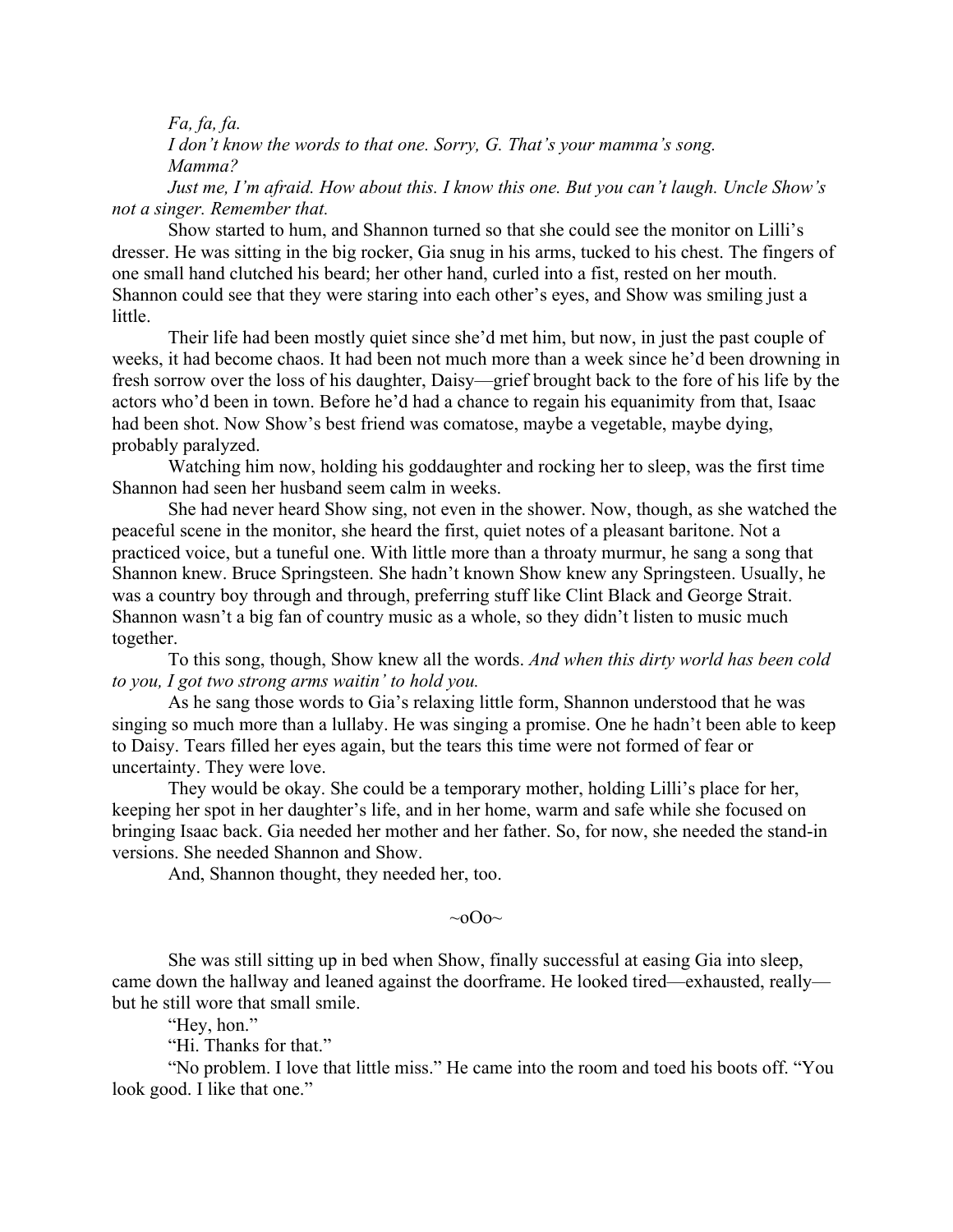Shannon looked down at the green silk over her breasts. "I know you do. I don't even know why I packed it. I guess I was hoping to have you here with me more."

"I will be now, looks like. Lilli's gettin' pissed, having me around all the time." He pulled off his shirt and his beanie, and then stripped his jeans off. At the sight of his bare form, Shannon's heart bobbled and then raced. She didn't think she'd ever get used to the brilliance of his massive, muscular body. She'd even come to love the long scar bisecting his belly from side to side. She'd almost lost him the day he'd gotten that scar. But she hadn't.

"Is Isaac no better?"

Show came over and got into bed, sliding under the covers and settling next to her, pulling her to his chest, one arm over her shoulders, holding her close. "He's off the coma drugs, but he won't wake up. I guess the docs are all being pretty vague with Lilli about what it means. She just sits there, waiting for him. I don't know what to do to help her."

She hated to ask, but she did anyway. "Do you think he's going to make it?"

Show shrugged. "He has to. He has to."

Knowing that Show was not ready to confront the idea that Isaac wouldn't make it, Shannon didn't say more. She rested with her head tucked under his chin, her hand on his belly, tracing light circles over his taut skin without being quite aware she was. Until, that is, his erect cock, tenting the covers, brushed her arm.

She leaned back and looked up to see his eyes on her.

"Missed you." His voice was low, almost more vibration than sound.

"You're not too tired or sad?"

"I'm both. But I love you, and I've been lonely away from you." As he spoke, he moved, his free hand coming around to hold her ass, and he rolled over her, laying her flat on the bed under him.

She loved the way he could move her as if she were just a slip of a thing.

His eyes held hers as he slid his hand from her ass down her thigh, his rough palm catching just a little on the silk of her nightgown. Then he gathered the lacy trim at the hem and pulled it up to her waist.

"Shannon." The sound of her name on his tongue always hit her like a jolt. "You are so fucking beautiful."

There was a sound from the monitor, and they both paused, turning as one to check. Gia had rolled over, kicking the side of her crib as she'd done so. As Shannon and Show watched, she grabbed her stuffed unicorn and clutched it under her chin, then settled back to stillness.

"We're good, hon."

"Yeah, we are." Shannon fed her fingers into Show's long, light brown hair, reveling in its thick silk. When she grazed his scalp with her fingernails, he closed his eyes and leaned into her touch. His eyes opened again, and there was a new look in them. New in this moment, but deliciously familiar to her nonetheless. Sharp and fierce, that look said that he was about done with lazy, gentle petting.

As if to confirm her impression, his hand released the bunched hem of her nightgown and moved to the slender strap over her left shoulder. He dragged it down her arm until her breast was exposed, then circled that breast in his palm. Anticipating him, needing what he intended, Shannon shifted under him and arched her back, lifting her breast to his descending mouth.

When his mouth took her deeply in, the softly coarse hair of his beard caressing her tender skin, his hands holding her so tightly she could feel each separate finger where it pressed into her body, she cried out and flexed her hips, bringing her legs up at his sides. He brought his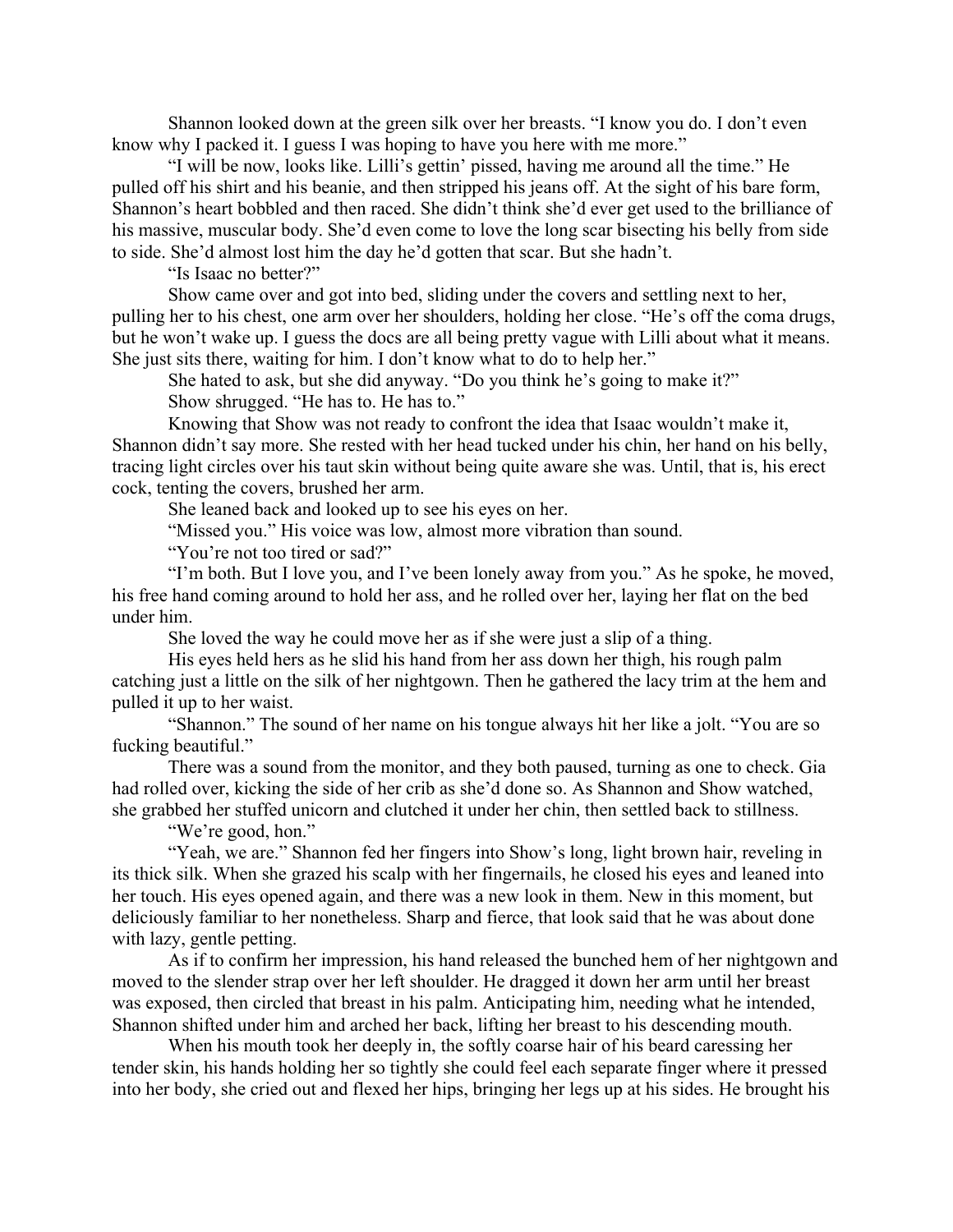own knee up, changing his position between her legs, and she could feel him, thick and rock hard, against her thigh. She wanted him inside her, filling her up. Untangling one hand from his hair, she pushed it between them, letting her nails lightly strafe his skin as she moved downward. When she reached his cock and wrapped her fist around it, he groaned, the sound vibrating against her nipple. She pulled lightly but with determination, drawing him toward her, until he groaned again and released her breast.

"You make me crazy. I want to go down on you first."

She shook her head. "I need to be full of you. That's what I want. I don't want you so far away. Not tonight. I've been lonely for you, too."

With that, Show shifted again, pushing into her as he took her mouth, suckling her tongue as he'd suckled at her breast.

Even after all this time together, Shannon still felt a wonderful, deep stretch as her body accommodated his size. A stretch just short of pain, as if she could not possibly be any fuller. As he pushed deep, she lifted and canted her hips, pulling him in just a bit deeper, making him grunt into her mouth, as she'd known he would. Wrapping her hands around his back and over his shoulders, she clung to him, letting her nails sink into tight muscle. Again he grunted, this time breaking away from her mouth and dropping his head to her shoulder, tucking his face against the sensitive skin of her throat.

The feeling of his big body, hard and broad and hot, pressing her down into the bed, sliding against her as he thrust and thrust, crushing her despite his efforts to hold himself off her a little—that was the best feeling Shannon had ever known. It made her feel possessed and complete, like there was no clear boundary between them, like they shared even their skin. That feeling of completeness with him always brought to a boil the hot pool that filled her belly whenever he touched her, and now, after more than a week without him so near, that pool quickly overran its limits and filled her whole body.

As her need found its high tide, Show's movements became harsh and erratic. With his head against her neck, she could feel his breath, straining and hot. When she could no longer let him set the pace, and her hips began to move with a will beyond her own, Show rose up onto his elbows and shifted again, bringing him briefly even deeper as he brought his hands up to hold her head.

He knew how close she was and wanted to watch her come. He'd told her that he loved the sight. As she watched him watch her, he changed his pace, pushing hard and holding, then pulsing right on that spot, forgoing the long strokes that brought him close for the heavy, steadily pulsing pressure that turned her muscles to stone and then to lava.

"Oh! Oh! Oh!" Every deep pulse of his hips pushed that syllable from Shannon's lips. "Come on, hon. Give it to me. Come on."

He sped up. "Oh! Ohoh! Ohoh! Ohohohohoh! Ohhhhhh!" And then her throat clamped down on further sound or even breath, and all she could do was close her eyes, bend her head back, and let ecstasy take her over, an ecstasy so perfect she thought she could actually hear her body sing.

"That's it. God damn, that's something." His pace changed again, back to long, deep, heavy strokes, until he, too, could make neither sound nor breath, and the muscles in his neck and shoulders turned into ridged and corded rock.

He relaxed onto her, and when he tried to roll off and out of her, she held him in place. "No. Stay a minute. Stay forever."

His answer was a kiss.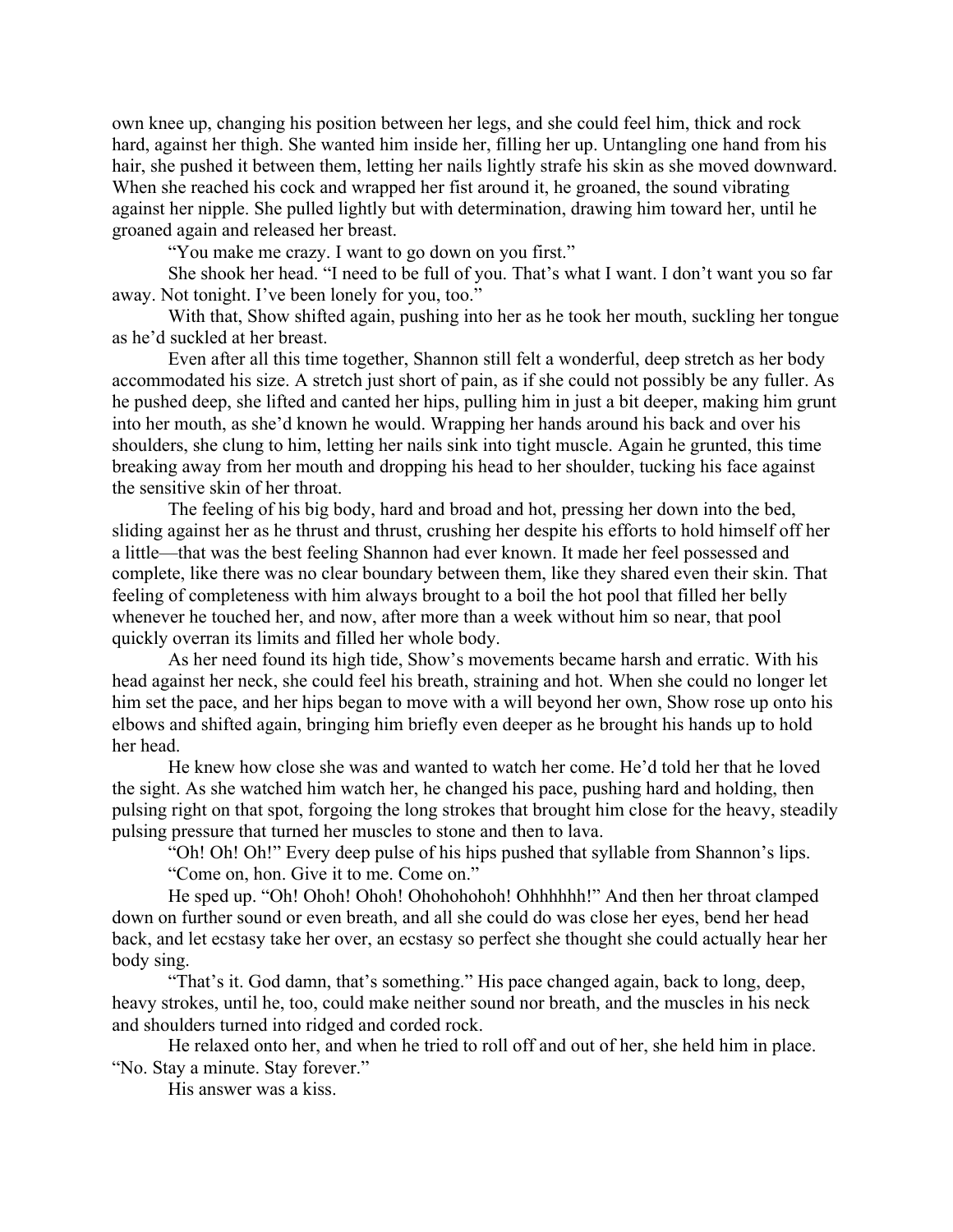Show's personal cell rang the next morning while he was in the shower. Feeding Gia a breakfast of pancakes and applesauce, Shannon heard the ringtone but couldn't do anything about it.

She was feeling immeasurably better this morning. More capable and confident about taking care of this amazing little girl. She hadn't realized how much she'd been missing Show until that ache had eased.

Ensconced in her high chair, Gia put her hand in the little syrup puddle on her plate, then brought her hand straight up to her pretty, dark hair. Maybe pancakes and applesauce was a terrible idea for a toddler breakfast. Yet Shannon couldn't help but laugh as Gia proudly rubbed the syrup in as if she were adding mousse for a new style, then went back for a second handful.

"I guess we'll have to have a bath after breakfast, huh?"

"BO!"

Shannon knew that word. "Ah. I see. Part of your nefarious plan to play with *boats*." Gia nodded seriously, as if she'd understood. "Well, now I'm onto you, young lady. You'll have to try harder to get stuff by me."

Gia held out her sippy cup. "MICK!" "Would you like more milk?" Gia nodded. "What do you say?" "PEEZ!"

"Good girl!" Shannon took the sparkly pink sippy cup and stood, turning toward the fridge. Show was standing in the doorway between the kitchen and the living room. He was smiling. He looked better, too—last night he'd been worn down, his face lined with fatigue and worry. Sex and sleeping together seemed to have restored them both.

"You want breakfast? Apparently, we're doing makeovers this morning, too. Oh—your phone rang. The personal."

"Yeah. I got it. It was Lilli. Isaac's awake."

"Oh thank God!" A thought followed quickly, tempering her relief. "Is he…can he…?" "Don't know the details, but I gotta get there. I'll call when I know more, and I'll be back

tonight, okay?" He came to her and wrapped her up tight. "I love you, missus."

"MICK! MICK!"

They both laughed, and Shannon rose to her tiptoes and planted a kiss on her old man's cheek before she turned for the fridge. "The inn's empty, and I'm taking the day, so I'll be here with G. I'll have my phone close all day. Tell them I love them."

"I will." Show had gone over to Gia. With an appraising look at her syrupy self, he put two fingers to his mouth, kissed them, then touched them to Gia's nose. "You be good today, little diva."

"UNCA!"

"Yep. Love you." He turned back to Shannon. "You're good at this, you know. I see it. Trust yourself, hon."

Feeling a warm glow of relief and love, Shannon just smiled as he went out the door to his bike.

"Okay, miss thing, here's your milk. Drink up, and then boats."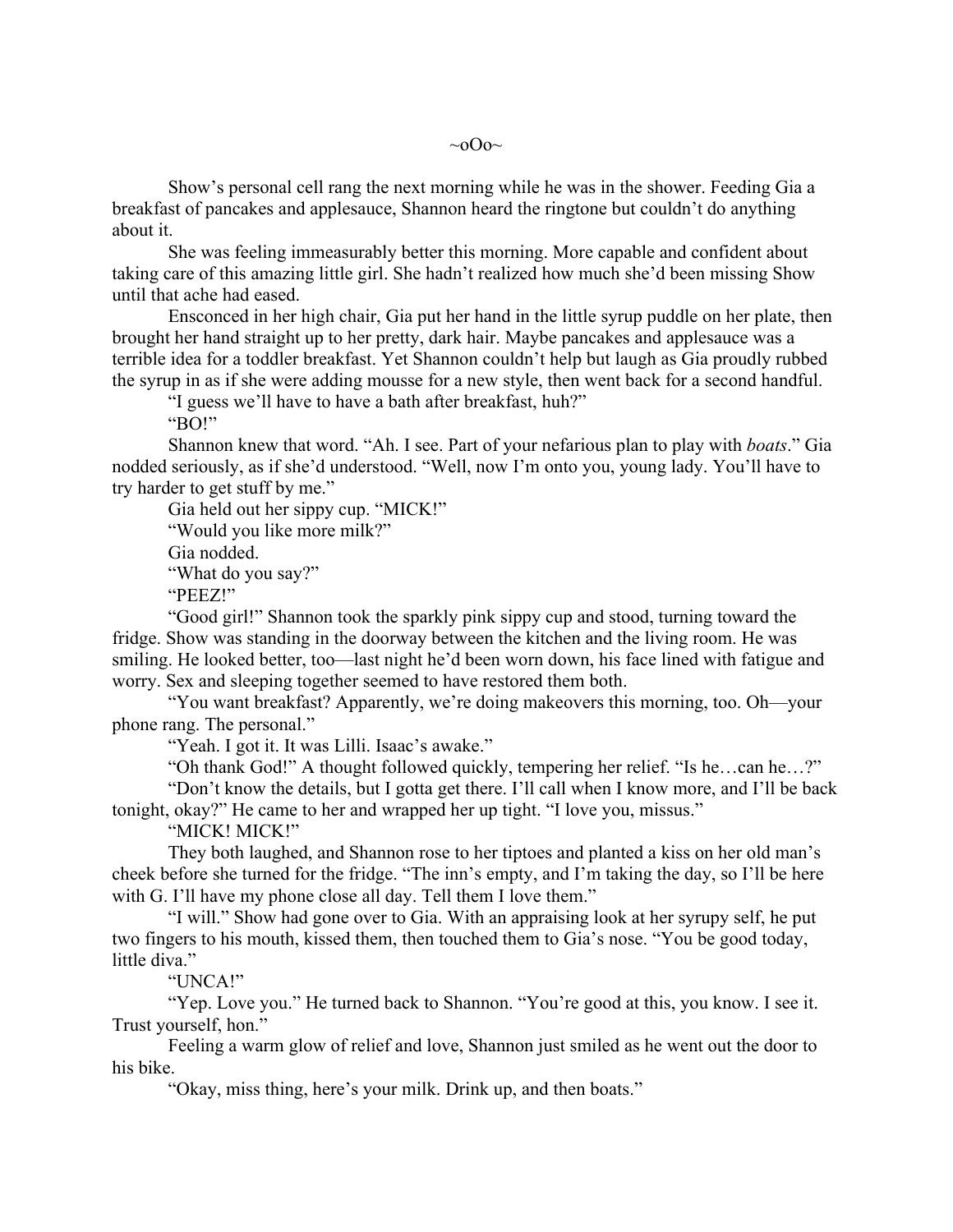It didn't look good for Isaac to recover completely. Almost a month had passed since the shooting, more than two weeks since he'd regained consciousness. His mind was clear, but he was paralyzed from the chest down.

Lilli had come home that afternoon for the first time since Isaac had been hurt. She'd spent a few hours with an ecstatic Gia, who'd only seen her mamma in the hospital waiting room, a few times a week, for an hour or two at a time. They'd all eaten dinner together, and Lilli had put Gia to bed. Shannon and Show had sat in the kitchen, and Shannon had listened intently to the lullaby Lilli had sung. It wasn't English. She'd thought briefly about asking Lilli for the lyrics, but no. That song was Lilli's.

And, anyway, Shannon and Gia had figured bedtime out. Shannon liked Bon Iver, and, it turned out, so did Gia.

Once Gia was asleep, Lilli had packed a couple of bags for her and for Isaac, she'd hugged Shannon hard, and she'd driven herself back to the hospital.

Show came into the kitchen from seeing Lilli off, looking serious. "Is she okay?"

He shook his head. "She's tough, you know that. She deals with whatever she has to. But no. She's not okay."

Of course she wasn't. How could anybody be okay in circumstances like this? "Yeah, that was a dumb question. Should we be doing more?"

"No, hon. We're keeping their life warm for them, taking care of their girl. *You* are doing that. There's no more we can do."

Feeling dissatisfied but sure he was right, Shannon sighed and gathered up the stray coffee cups and other loose remains of their aimless evening. As she set the dirty dishes in the sink to deal with in the morning, Show stepped behind her and bracketed her with his strong arms.

"I think I want another kid, hon. Can we talk about that again?"

For a second, Shannon's heart actually, literally stopped. When it started again, she felt the thump like a punch to her chest. "What? Show!"

She was thirty-nine years old. She'd missed her chance. And they'd talked about this. "You said you were okay not having more."

His hand went to her hip, and he turned her around. His eyes serious and intent, he stared down at her, and when her eyes wouldn't stay on his, he took her chin and forced her to stare back. "I am. I don't want you to do something you don't want to do. If we are just the two of us until we die, I will die a happy man. But I see you with Gia, how *right* you are with her, and I see something we should have. You and me. I want to hold a child we made together in my arms."

"I missed my chance."

"You *didn't*, hon. You're still young. If you want that chance, I know it's there for you."

"I *did* miss my chance. I feel the truth of that in my heart."

"I thought the days of fear making your decisions for you were over."

She knew she should have been angry at him for that. But she felt suddenly surrounded by heartbreak, and by the very fear he'd called out. The door that had closed away that fear opened wide when she thought about being a mother. She'd had her chance, and she'd given it up. Even though her daughter had had a good life, in a happy home, Shannon didn't know how